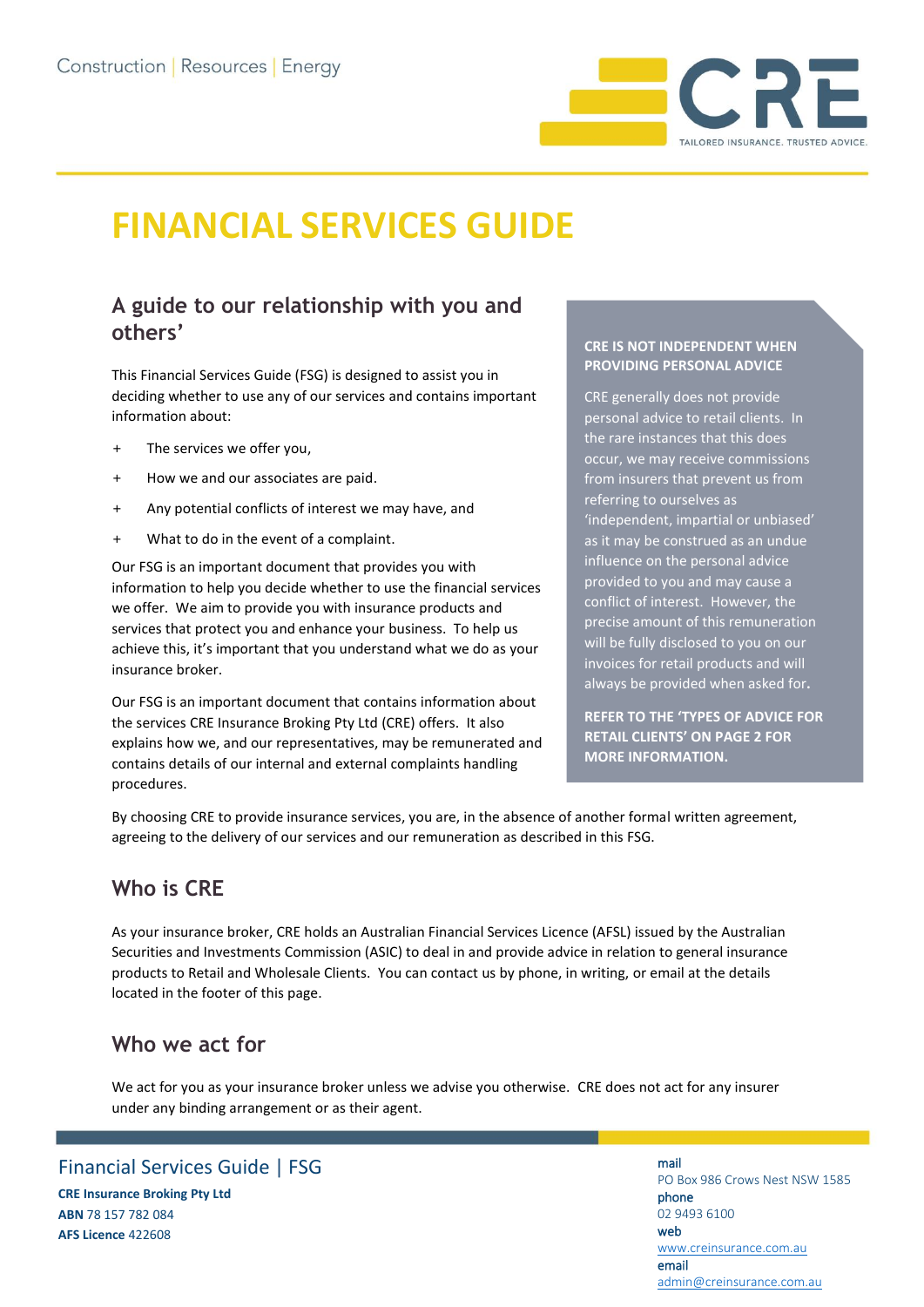

## **Date and currency of this FSG**

This FSG applies from **15 February 2022** and remains valid unless another FSG is issued by CRE to replace it.

## **The services and advice CRE provide**

#### **RETAIL CLIENTS**

Under the Corporations Act 2001 (The Act) Retail Clients are provided with additional protection from other clients.

The Act defines Retail Clients as:

- + Individuals, or
- + a manufacturing business employing less than 100 people, or
- + any other business employing less than 20 people,
- + AND the above purchases one or more of the following types of insurance policies:
	- o motor vehicle,
	- o home building and/or contents, and/or personal and domestic property insurance,
	- o pleasure craft,
	- o caravan,
	- o personal accident or sickness,
	- o travel,
	- o consumer credit, and
	- o other classes as prescribed by regulations.

If you do not fall into the above criteria, then you are deemed to be a Wholesale Client.

Some of the information in this FSG only applies to Retail Clients and it is important that you understand if you are covered by the additional protection provided.

#### **TYPES OF ADVICE FOR RETAIL CLIENTS**

If you are a Retail Client, then typically you will be provided with General Advice by CRE.

**General Advice** does not consider your personal needs and financial circumstances at the time therefore you will need to consider whether this advice suits your requirements prior to acting upon it.

On these occasions, we will give you a General Advice Warning (GAW).

If you are a Retail Client and we agree to provide you with **Personal Advice**, we will give you a Statement of Advice (SOA). The SOA will contain advice we have given, the basis on which it was given, and details of relationships, associations, remuneration and other interests that may have influenced the advice we have given.

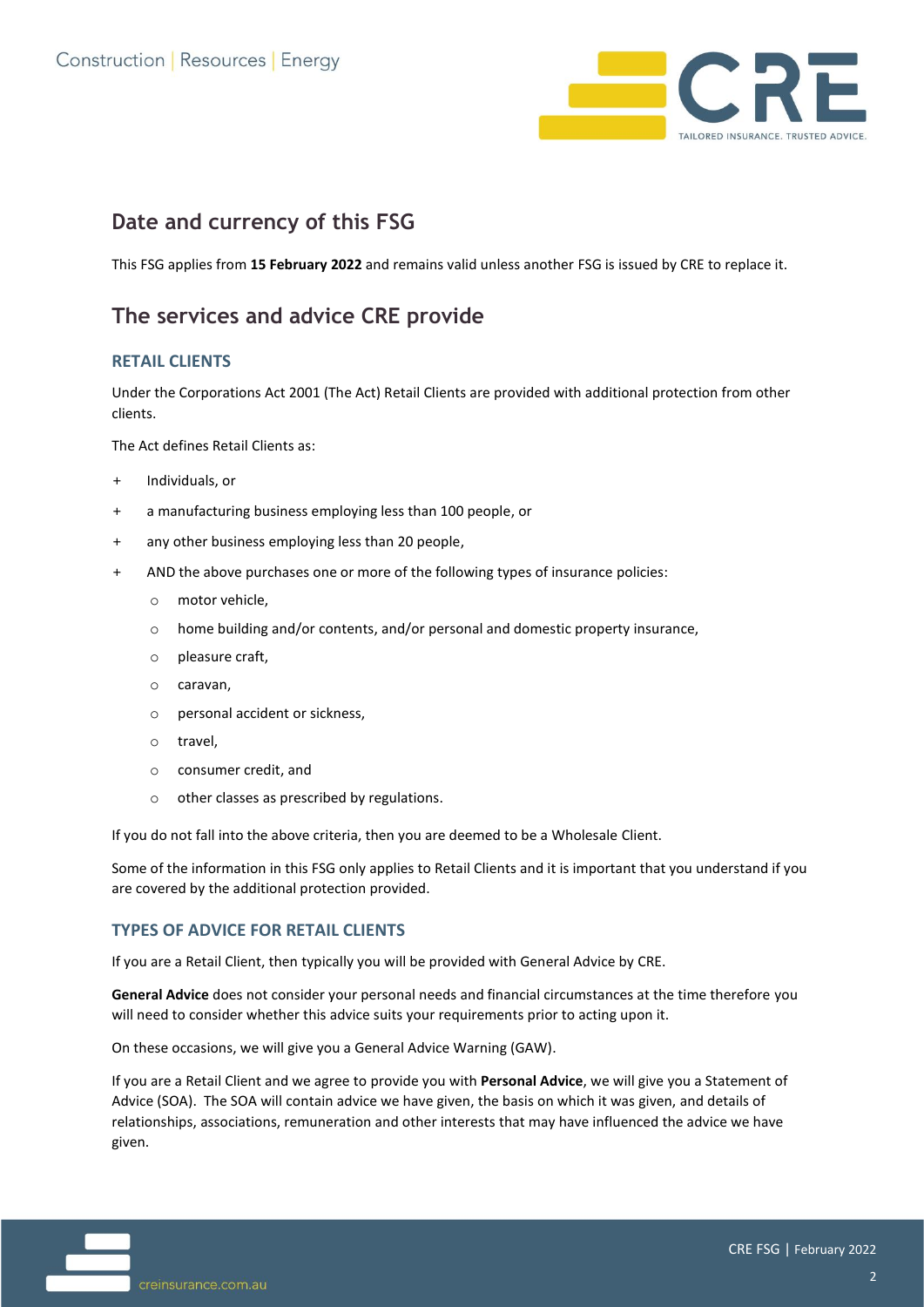

If we arrange an insurance policy for you, or if we recommend you buy a particular insurance policy, we will also give you, or give you access to a Product Disclosure Statement (PDS). The PDS is produced by the insurer and is designed to give you important information about the policy you are considering purchasing.

#### **OUR SERVICES**

Under our AFSL, amongst other things, we –

- + collect information that insurers require from you to assess your insurable risk profile and arrange general insurance products to help you protect against insurable risks,
- + provide you with information and qualified advice about general insurance products,
- + facilitate and arrange premium funding to spread the cost of your insurance, and
- + where needed, assist you to make insurance claims.

We will endeavour to arrange insurance that meets your risks and needs.

However, you should always consider the appropriateness of any advice we provide or any insurance we recommend to you in the context of your requirements before acting on our recommendations.

We also rely on you for the accuracy and completeness of information you provide to us.

We usually provide our services using CRE employees and other specialist consultants as required to meet your requirements.

CRE also has 'Authorised Representatives' which are third parties whom we authorise to provide financial services under our AFSL.

#### **RECEIVING INSTRUCTIONS**

We will either ask for your instructions in writing or we will confirm your verbal instructions back to you in writing as agreed.

Your instructions will be carried out promptly and confirmed to you in writing followed by the relevant formal documentation which includes our Tax Invoice and summary of insurance, Certificate of Currency, Insurer Product Disclosure Statement and/or the agreed Policy Wording(s).

## **Important Information – Retail and Wholesale clients**

#### **DUTY OF DISCLOSURE**

The Insurance Contracts Act 1984 requires insurance companies to provide certain information to people intending to insure with them. The information concerns the duty of disclosure of an intending Insured and the effect of certain clauses in a proposed insurance policy.

When a general Insurance Broker is involved in the transaction, the information is to be provided by the broker. In general terms, the kind of information that an insurance company or broker must give you is as follows:

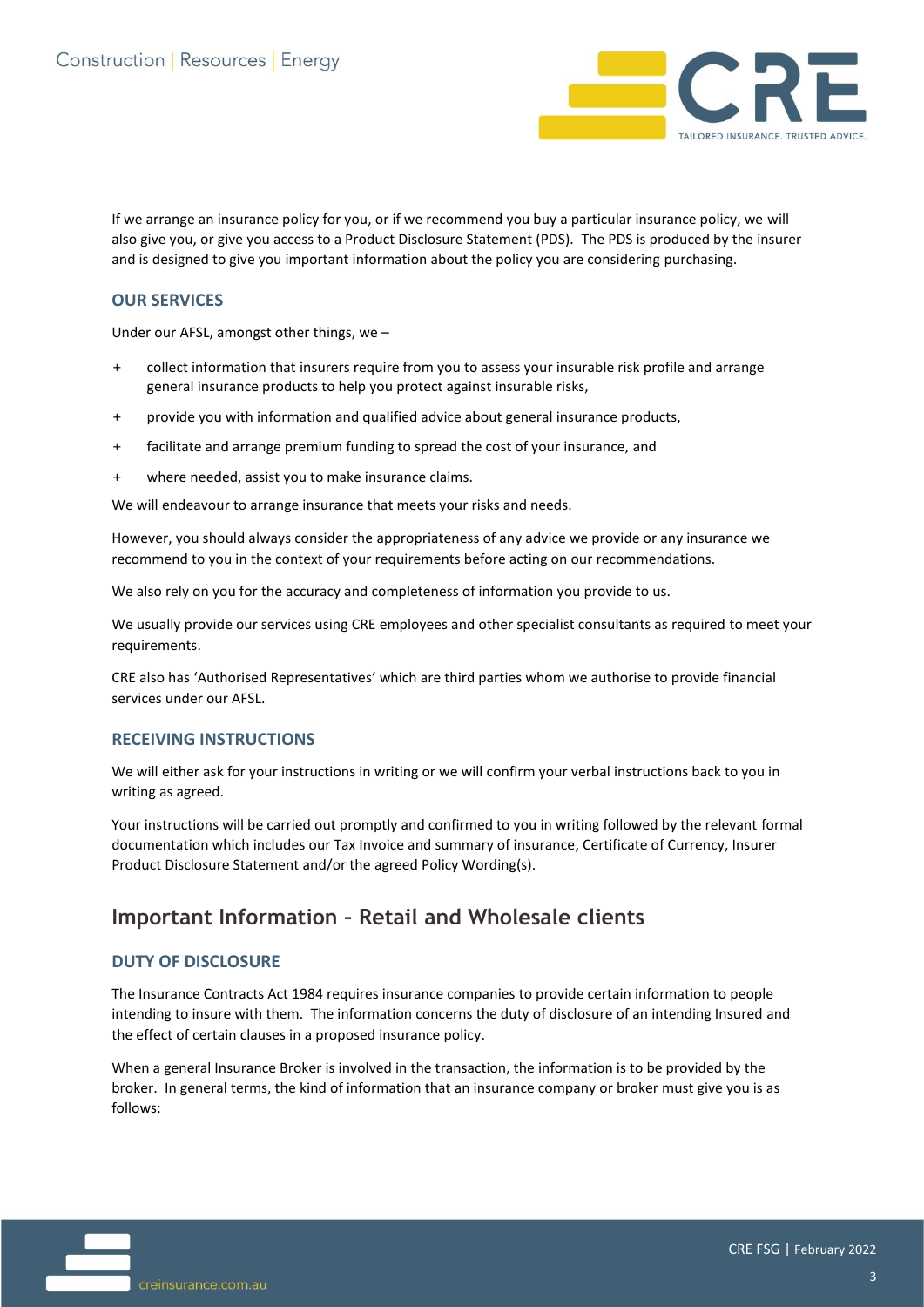

Before you enter a contract of general insurance with an Insurer, you have a duty, under the Insurance Contracts Act 1984, to disclose to the Insurer every matter that you know, or could reasonably be expected to know, that is relevant to the Insurer's decision whether to accept the risk of the insurance, and if so on what terms.

You have the same duty to disclose those matters to the Insurer before you renew, extend, vary, or reinstate a contract of general insurance. Your duty, however, does not require disclosure of a matter –

- + that diminishes the risk to be undertaken by the Insurer,
- + that is of common knowledge,
- + that your Insurer knows or, in the ordinary course of its business, ought to know, and
- + as to which compliance with your duty is waived by the Insurer.

For Consumer Insurance Contracts, (Consumer Insurance Contracts are defined as insurance that is obtained wholly or predominantly for the personal, domestic, or household purposes of the insured and are detailed above under the heading Retail Clients) your only duty is to take reasonable care not to make a misrepresentation when answering questions asked of you by the underwriter.

#### **NON-DISCLOSURE**

If you fail to comply with your duty of disclosure, or in the case of Consumer Insurance Contracts fail to take reasonable care not to make a misrepresentation, the Insurer may be entitled to reduce its liability under the contract in respect of a claim or may cancel the contract. If your non-disclosure is fraudulent, the Insurer may also have the option of avoiding the contract from its beginning.

A few examples (though not exhaustive) of matters that could be considered of importance in relation to your duty of disclosure are as follows –

- + matters relating to a material change to the insured risk including alteration of risk, new or changed business activities or locations,
- + past uninsured losses and/or claims,
- + refusal, cancellation, or increased premiums by insurers,
- + fines or penalties,
- + criminal convictions, and
- + insolvency or bankruptcy matters.

Your disclosure requirement may not be limited to specific questions in any application form or questionnaire, or matters applying to you alone. It also includes other matters like past business or private insurance and applies to all persons and entities to be insured under the policy.

Please note that your duty continues to apply when you seek to renew, extend, alter, or reinstate a policy.

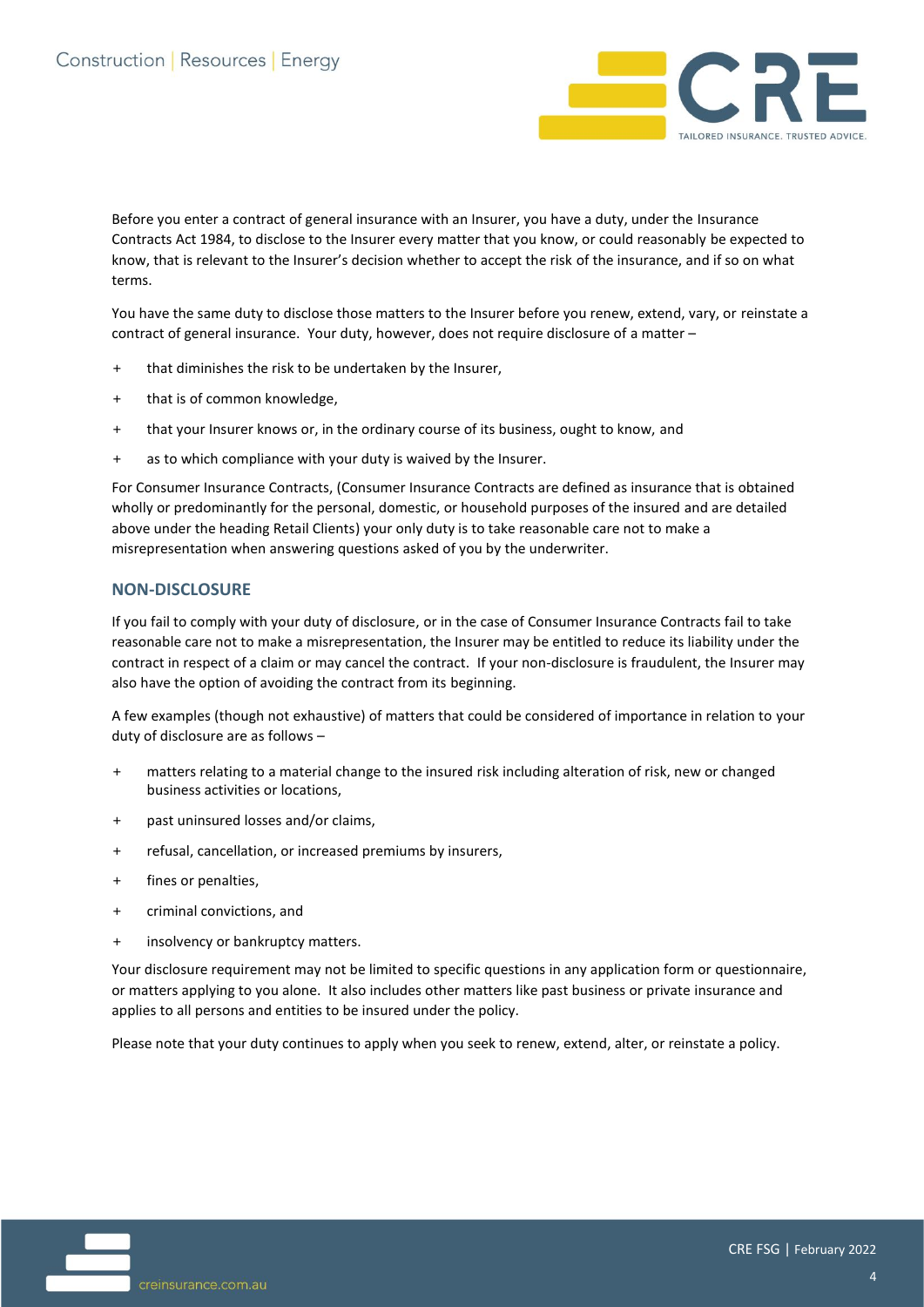

#### **UNDERINSURANCE / AVERAGE / CO-INSURANCE**

Before you buy insurance, you should carefully consider whether your sum insured is adequate to cover any loss. You should insure for the full value of your property taking into consideration the type of insurance cover arranged e.g., replacement, re-instatement, indemnity, or market value.

Many policies covering property e.g., Business Insurance, Fire, and Business Interruption contain an Underinsurance Clause (sometimes referred to as Average or Co-Insurance).

In simple terms, an Underinsurance Clause provides that if you are underinsured, your claim may be reduced in proportion to the amount of that underinsurance.

As an example –

- + If full Replacement Value of your property is \$1,000,000 and you chose a Sum Insured of \$500,000, you would effectively be self-insured for 50% of the Replacement Value.
- + If a claim occurred for \$200,000, the amount payable by the insurer would be 50% of the \$200,000, i.e. \$100,000.

#### **CORRECT INSURED NAMES**

Always ensure you advise CRE of every entity or party that may have an insurable interest so that each can be properly advised to the insurer and noted as insured and/or for their respective rights and interests, as required.

If these are not correctly noted, the insurer may have grounds to dispute indemnity, particularly if a contractual dispute arises against an entity not nominated or allowed for under the policy.

#### **INVOICES AND PAYMENT**

CRE will issue you with a Tax Invoice and a summary of cover, which states the amount payable and a summary of the policy and/or changes to your policy in the case of an endorsement (change) to the insurance contract.

Each component of the amount payable and payment options will be clearly displayed along with the payment due date. The Tax Invoice will state the amount of GST payable. You should ask your Accountant for advice about any possible tax deductions.

If you do not pay as within the nominated credit terms, and when required by us and/or the insurer, cover may not commence or may not continue.

When you pay the premium to us it will be banked into our trust account where, as allowed by law, we will earn interest, or we may earn a return by investing the premium; such interest or investment return will be retained by us.

#### **CLAIMS**

You should immediately notify us of any claim or potential claim or circumstance that may give rise to a claim. CRE strongly recommends that you notify us of any losses, whether you intend to make a claim or not.

In presenting a claim, it is your duty to disclose to the insurer all facts which are material to the claim.

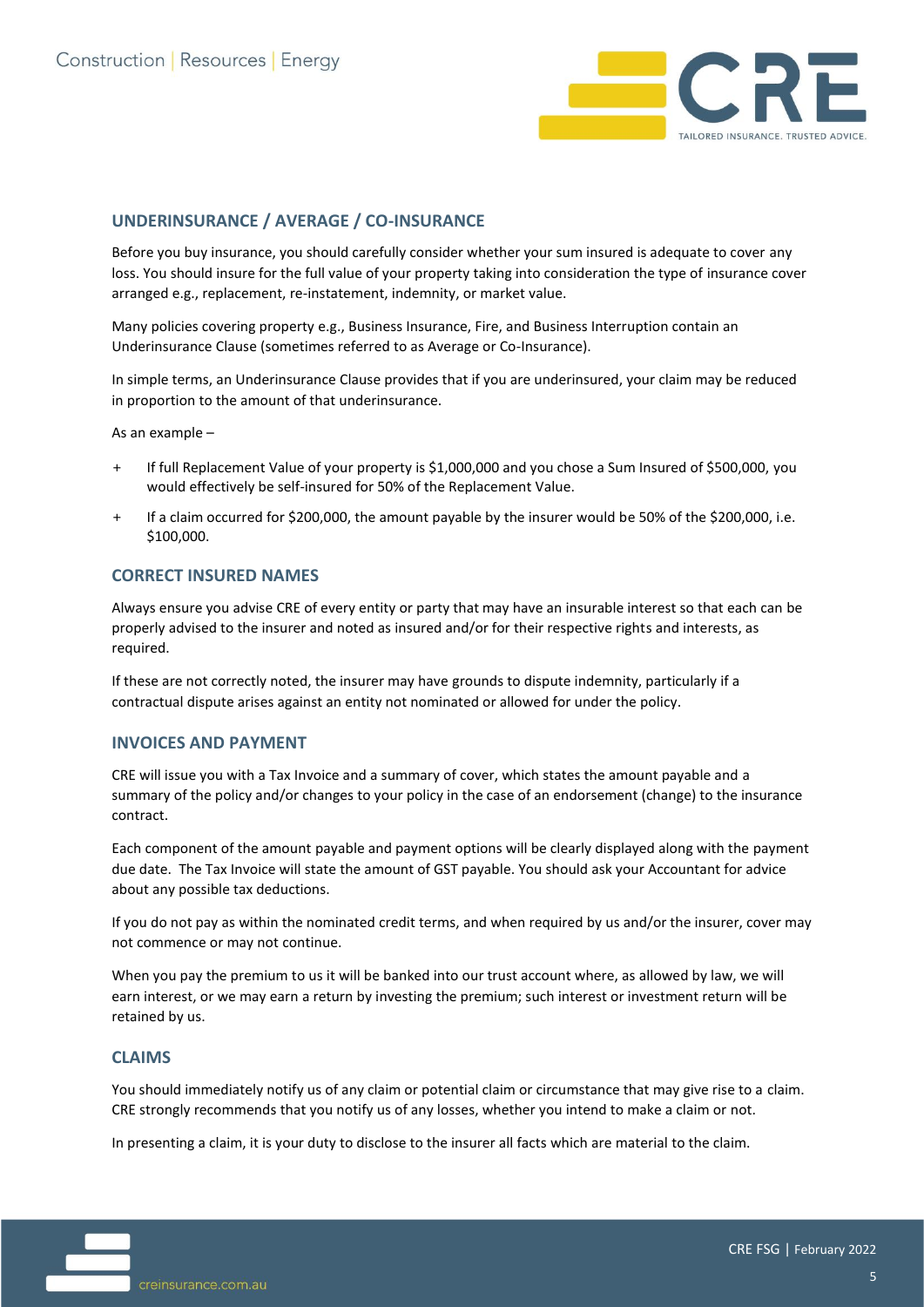

Insurers often place conditions upon you in their policies in relation to claims notification and handling; they may be entitled to reduce the claim settlement or decline the claim if you do not comply with such conditions.

In all circumstances, you should immediately take reasonable actions necessary to prevent further loss or damage occurring.

Any claims documentation, insurer settlement cheques and other information received by us on your behalf will be provided to you as soon as reasonably practicable. CRE provides this claims assistance as part of our overall service for no separate charge unless we tell you otherwise. We do not provide this service if we no longer act for you.

It is important to remember that if you have a loss or claim involving a third party, you must not admit liability even if you think you are at fault.

#### **CLAIMS-MADE POLICIES**

Some policies such as Professional Indemnity, Errors & Omissions Liability, Directors & Officers Liability, Management Liability, and Statutory Liability are issued on a 'claims-made' basis. This means that any claim or potential claim must be notified to the insurer while the policy is current and comply with any Condition in relation to timing and method of notification.

Therefore, such policies will generally not cover any claim, or potential claim, which is notified to the insurer after the expiry date of the policy.

Under Section 40(3) of the Insurance Contracts Act, if your policy is a 'claims-made' policy, and if you give notice in writing to the insurer of facts or circumstances that might give rise to a claim against you as soon as is reasonably practicable after you become aware of those facts but before the period of insurance expires, the policy will cover (subject to other policy terms and conditions) any subsequent claim against you that arises from those facts or circumstances, even if that claim is not made until after the period of insurance has expired.

You must consider whether there are any facts or circumstances that should be notified to your present insurer before that policy expires.

#### **INSURERS SEVERAL (NOT JOINT) LIABILITY**

If a policy is arranged with more than one insurer, each insurer is responsible only to the extent of their individual proportion and there is no obligation for an insurer to cover any payment shortfall of the other.

#### **CONTRACTUAL INDEMNITIES, HOLD HARMLESS AND LIMITATIONS OF LIABILITY**

You may prejudice your right to a claim if, without prior agreement with your insurer, you agree to the removal of subrogation rights (i.e., the right of recovery/recourse against another party who contributed or causes a loss) that could prevent the insurer from recovering monies from a third party.

For the same reason, you must be cautious about 'contracting out', 'indemnity' and/or 'hold-harmless' clauses which are commonly found in leases and contracts for maintenance, supply, construction, or repair.

These contracts or agreements will generally require you to assume liabilities more than liabilities imposed by statute or common law. If you are in any doubt, you should forward a copy of the contract to CRE for an insurance and risk review and seek legal counsel on the balance of the contract before signing.

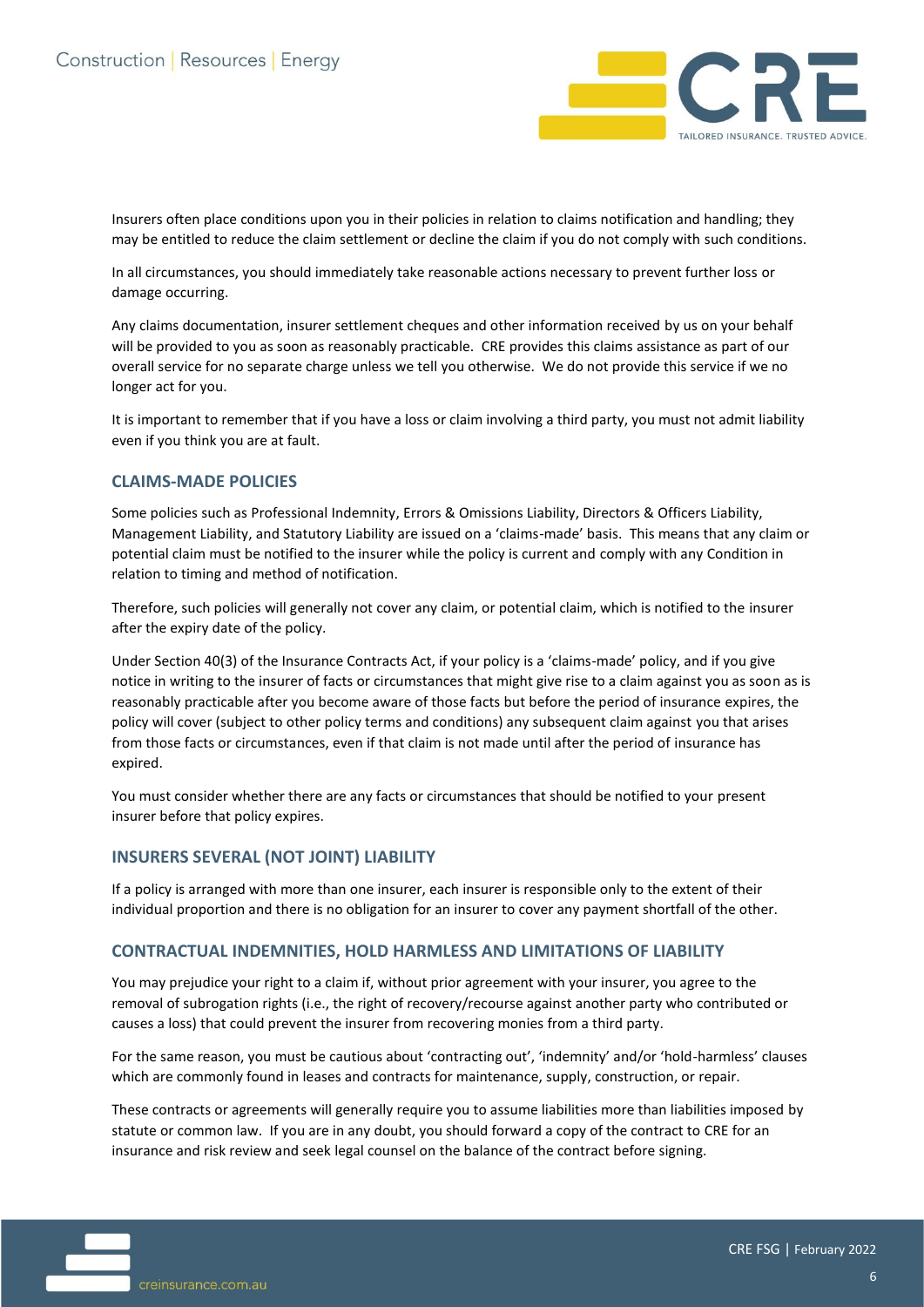

# **Privacy, Personal Information and Complaints**

The Federal Privacy Act 2000 sets out standards for the collection and management of personal information. With your consent, we will only use your personal information for general insurance services.

Any personal information you provide to CRE Insurance Broking will be collected, stored, used, and disclosed in accordance with our Privacy Policy located on our website a[t http://www.creinsurance.com.au.](http://www.creinsurance.com.au/)

Alternatively, contact our office and we will send you a copy.

#### **CONTACT AGREEMENT**

To ensure that we provide you with appropriate products and services, you agree to us calling you to discuss any new products and services. If you do not wish to receive such calls, please advise us and we will place you on our Do Not Call Register.

#### **ELECTRONIC DELIVERY OF DISCLOSURE NOTICES**

Please note that where possible we prefer to provide all correspondence and disclosure notices (including Financial Services Guides and Product Disclosure Statements) to you electronically, via email or links to websites.

If you have provided your email address to CRE we will typically use that email address for all correspondence and disclosure notices. Should you not wish to be sent disclosure documents electronically please advise us and we will update our records accordingly.

#### **COMPLAINTS**

If you should have any concern or complaint or dispute (complaint) about the service we have provided you, then contact us and tell us about it. If your complaint is not satisfactorily resolved within 24 hours, ask to be put in touch with our Complaints Officer, (02) 9493 6100 or put your complaint in writing to us at:

#### **CRE Insurance Broking,**

PO Box 986, Crows Nest NSW 1585, or

**Email**: [admin@creinsurance.com.au,](mailto:admin@creinsurance.com.au) and we will attempt to resolve the matter satisfactorily within 21 days.

If you are still not satisfied with our determination, you have the right to take your complaint to the Australian Financial Complaints Authority (AFCA), a free consumer service.

AFCA can be contacted directly by:

**Phone**: 1800 931 678

**Email**: [info@afca.org.au](mailto:info@afca.org.au)

**Website**[: www.afca.org.au](http://www.afca.org.au/)

**Mail**: Australian Financial Complaints Authority GPO Box 3 Melbourne VIC 3001

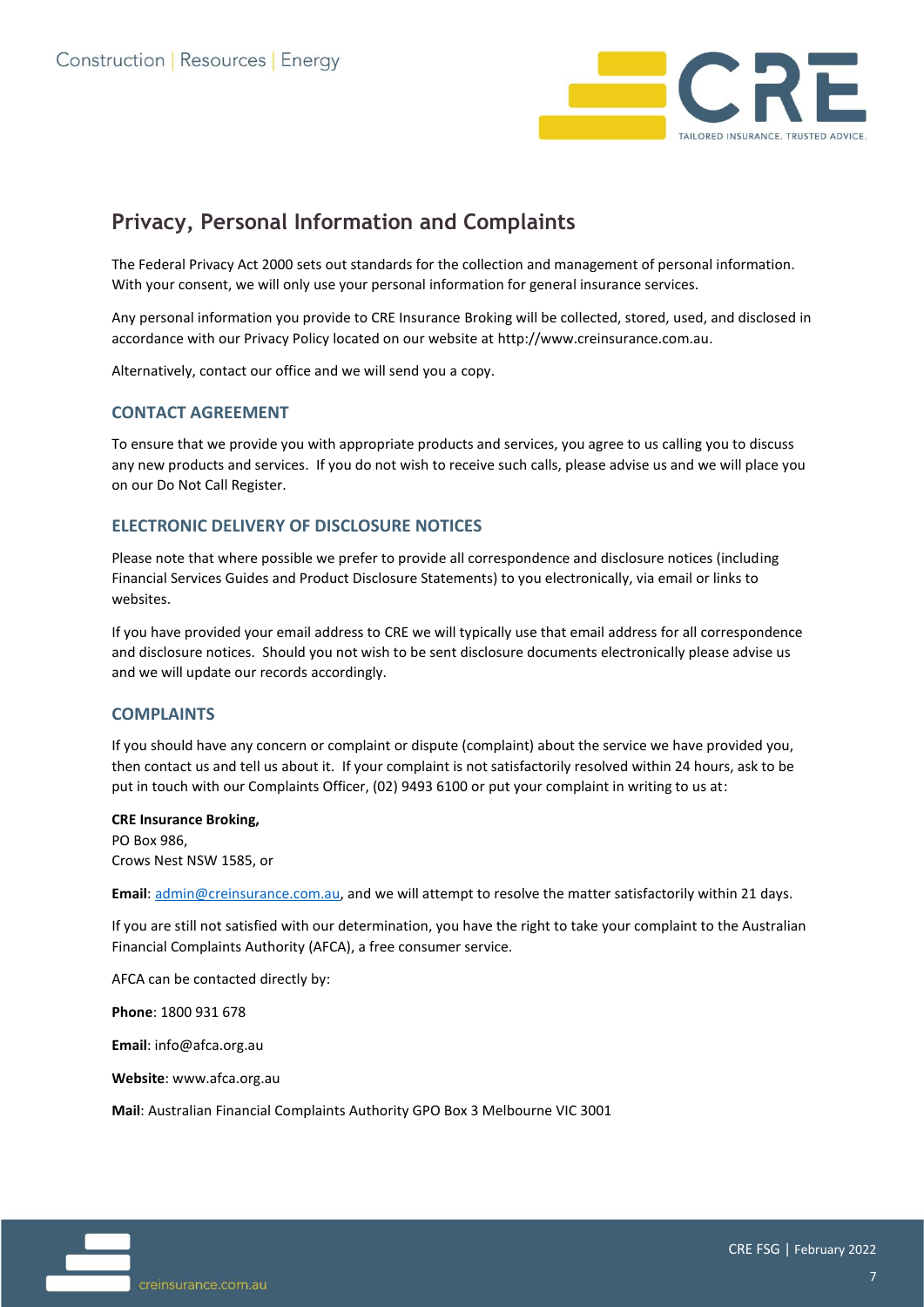

#### **COMPENSATION**

As an AFS licensee we must maintain adequate Professional Indemnity insurance to compensate you or your beneficiaries for loss or damage suffered because of our provision of negligent advice to you.

Our representatives (including any Authorised Representative) and we are covered under professional indemnity insurance that complies with the requirements set down by ASIC. The insurance (subject to its terms and conditions) will continue to cover claims in relation to our representatives / employees who no longer work for us but who did at the time of the relevant conduct.

CRE is a member of the National Insurance Brokers Association and subscribes to the Insurance Brokers Code of Practice that is designed to help ensure our services are provided diligently and professionally.

### **Remuneration**

CRE will inform you whether our remuneration will be on a Fee or Commission basis or combination of the two depending on the technical complexity of the risk, value added services provided, and resources CRE expects to expend in meeting your requirements.

#### **FEE**

If our remuneration comprises a fee structure, we will agree this with you before, and it will be payable when, we place an insurance contract on your behalf unless we have agreed otherwise. When CRE charges a Fee only for our services, we will remove all commissions from the insurance premiums charged by insurers.

Where our services are cancelled before the period of insurance has ended, we will retain all fees charged as fully earned.

#### **COMMISSION**

If we are remunerated by commission, this means that we receive a percentage of the base premium charged for your insurance policy(ies) from the insurer(s). The amount we receive varies between 5% and 25% of the base premium charged for your insurance policy(ies). Where a policy is cancelled before the period of insurance has ended, we will retain the commission on any return premium due back to you.

We may also charge non-refundable broker fees for services such as:

- + Market research on products available,
- + Assessing the claims service of insurers,
- + Sourcing alternative quotations and coverage, and
- + Risk analysis and portfolio co-ordination.

All fees payable for our services will be advised to you at the time of providing the advice or service.

We retain any interest on premiums paid by you that are held in our trust account before paying the insurer.